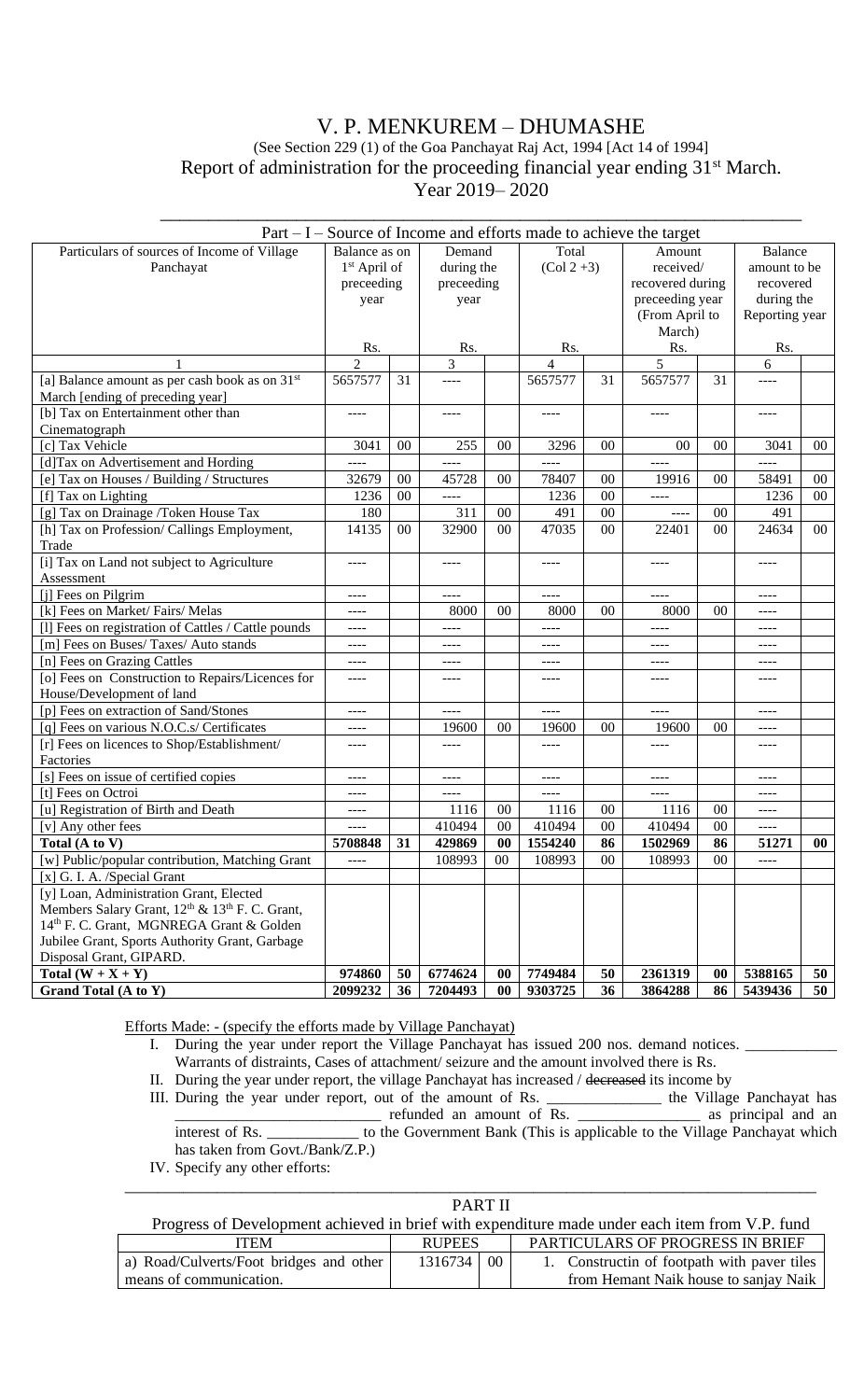|                                           |           |        | house in ward no. I in V.P. Menkurem                                                        |
|-------------------------------------------|-----------|--------|---------------------------------------------------------------------------------------------|
|                                           |           |        | Dhumasshe under GIA                                                                         |
|                                           |           |        | Constrcution of ganpati visarn platform<br>2.                                               |
|                                           |           |        | and shed at Pimplach tar in ward no. II                                                     |
|                                           |           |        | in V.P. Menkurem Dhumashe under                                                             |
|                                           |           |        | <b>GIA</b>                                                                                  |
|                                           |           |        | 3. Repair pf existing footpath with paver                                                   |
|                                           |           |        | tiles from Sadashiv Naik house t                                                            |
|                                           |           |        | Namdev Mandrekar house in ward no.                                                          |
|                                           |           |        | III and constructin of cross drain near                                                     |
|                                           |           |        | parab kuldevta and near Nakul Naik                                                          |
|                                           |           |        | house at khalcha wada in ward no. II                                                        |
| b) Health and Sanitation                  | 456658    | $00\,$ | under GIA                                                                                   |
|                                           |           |        | 1. Repair of Govt. Primary school hall, tail and<br>water pipelinein V.P. Menkurem Dhumashe |
|                                           |           |        | under XIV F.C                                                                               |
|                                           |           |        | Collection of Dry waste/plastic & other.<br>2.                                              |
| c) Social Welfare and Family welfare      | $- - - -$ |        |                                                                                             |
| d) Education and Sports                   | 6650      | $00\,$ | Celebration of N'days, & Prizes to Students &                                               |
|                                           |           |        | drawing competition.                                                                        |
| e) Donation and Advertisements            | 66801     | 00     | Advertisement & Publicity                                                                   |
| f) Rural housing                          |           |        |                                                                                             |
| g) Drinking water                         |           |        |                                                                                             |
| h) Rural Electrification/Water connection |           |        |                                                                                             |
| material                                  |           |        |                                                                                             |
| i) Libraries                              | 2167      | 00     | Newspaper bill                                                                              |
| i) Cultural Activities                    |           |        |                                                                                             |
| k) Market and Fairs                       |           |        |                                                                                             |
| 1) Welfare of Weaker sections like S.C. / | ----      |        |                                                                                             |
| O.B.C.                                    |           |        |                                                                                             |
| m) Maintenance of Community Assets        | ----      |        |                                                                                             |
| n) Construction and maintenance of cattle | ----      |        |                                                                                             |
| pound / stands / slaughter houses.        |           |        |                                                                                             |
| o) Any other item.                        | 115821    | 55     | Miscellaneous purpose.                                                                      |
| <b>TOTAL</b>                              | 16,38,343 | 55     |                                                                                             |
|                                           |           |        |                                                                                             |

# PART III – MISCELLANEOUS \_\_\_\_\_\_\_\_\_\_\_\_\_\_\_\_\_\_\_\_\_\_\_\_\_\_\_\_\_\_\_\_\_\_\_\_\_\_\_\_\_\_\_\_\_\_\_\_\_\_\_\_\_\_\_\_\_\_\_\_\_\_\_\_\_\_\_\_\_\_\_\_\_\_\_\_\_\_\_\_\_\_\_\_

a) Audit Paras: (I) No. of audit paras not complied – 05 (II) No. of audit paras not complied –

(III) No. of audit paras not complied –

b) Losses and Misappropriation cases:

c) Administration: Rs.  $9, 71,827 = 00$ 

d) Works undertaken under R.D.A. Scheme  $Rs.$  9,398 = 00 (furnish information scheme wise)

## \_\_\_\_\_\_\_\_\_\_\_\_\_\_\_\_\_\_\_\_\_\_\_\_\_\_\_\_\_\_\_\_\_\_\_\_\_\_\_\_\_\_\_\_\_\_\_\_\_\_\_\_\_\_\_\_\_\_\_\_\_\_\_\_\_\_\_\_\_\_\_\_\_\_\_\_\_\_\_\_\_\_\_\_ PART IV – SAVING IN PANCHAYAT FUND

Details of savings:

| (a) Fixed deposit in Bank/MGNREGA                          | Rs. | $3,649 = 00$     |
|------------------------------------------------------------|-----|------------------|
| (b) Unutilised amount of G.I.A. S. D., EMD & V.P. Fund     | Rs. | $5480720 = 31$   |
| (c) unutilized amount of Remunerative loan/Staff & Elected |     |                  |
| <b>Members Salary</b>                                      | Rs. | $54,952 = 00$    |
| (d) unutilized Public Contribution                         | Rs. |                  |
| (e) Any other (Specify item wise) XII & XIII F. C.         | Rs. | $1,18,257 = 00$  |
| ++ GRAND TOTAL                                             | Rs. | $56,57,578 = 31$ |

\* Amount spent by Government Department in the Village need not be shown.

\* \* The figure should be tally with the amount shown in cash book of Panchayat.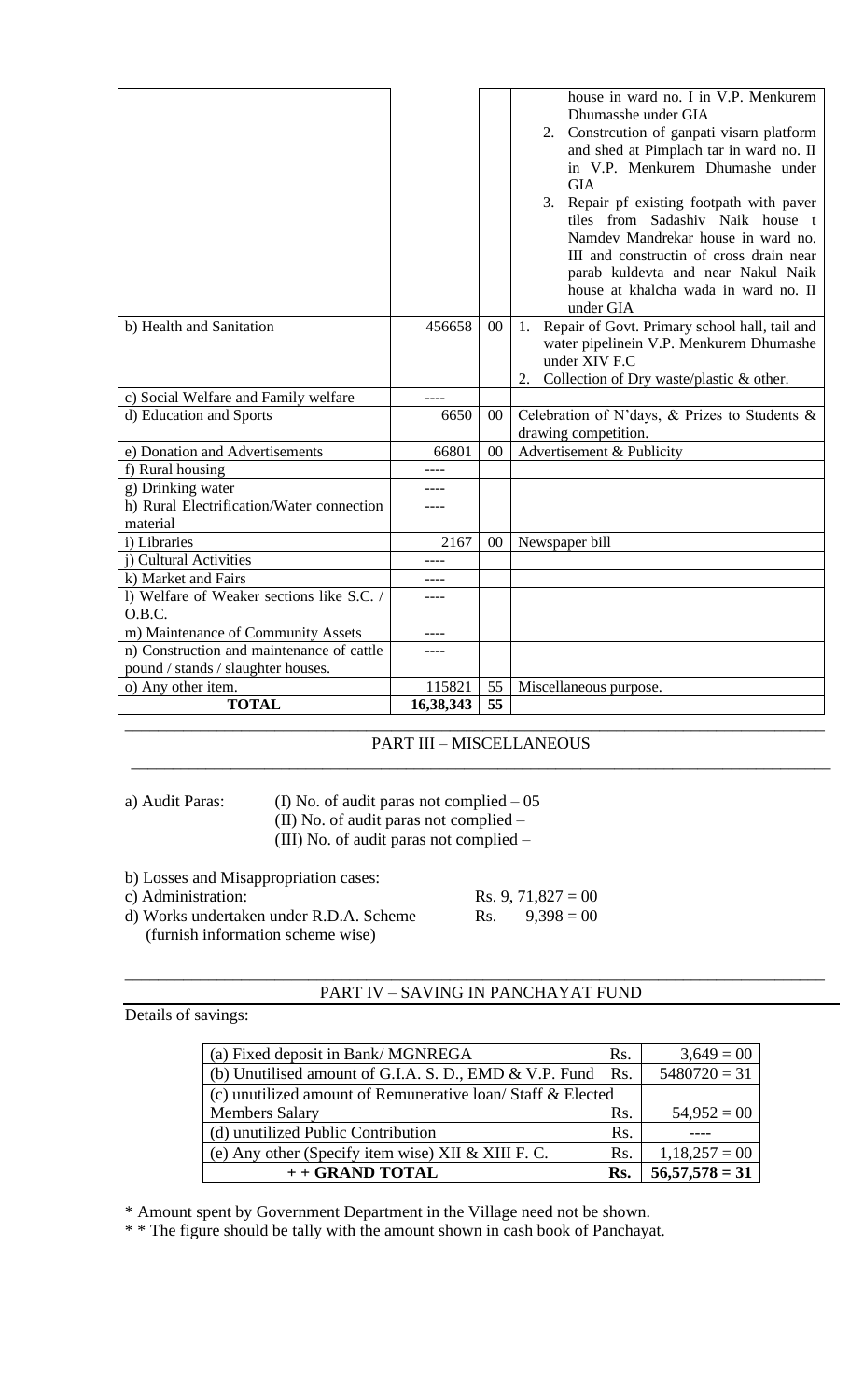Above report of administration of the Panchayat was placed before the Panchayat meeting and same has been accepted by the Panchayat members under resolution No……… dated…………

Countersigned

Signature of Sarpanch<br>
Village Panchayat 
Unit are secretary<br>
Village Panchayat

Unit are secretary<br>
Village Panchayat

Unit are secretary<br>
Unit are secretary<br>
Unit are secretary<br>
Unit are secretary<br>
Unit are secretary<br>
Un Village Panchayat \_\_\_\_\_\_\_\_\_\_\_\_\_\_\_ Village Panchayat \_\_\_\_\_\_\_\_\_\_\_\_\_\_\_

Submitted along with the copy of the resolution of the Chief Executive Office of North Goa Zilla Panchayat.

Place: Menkurem Dated: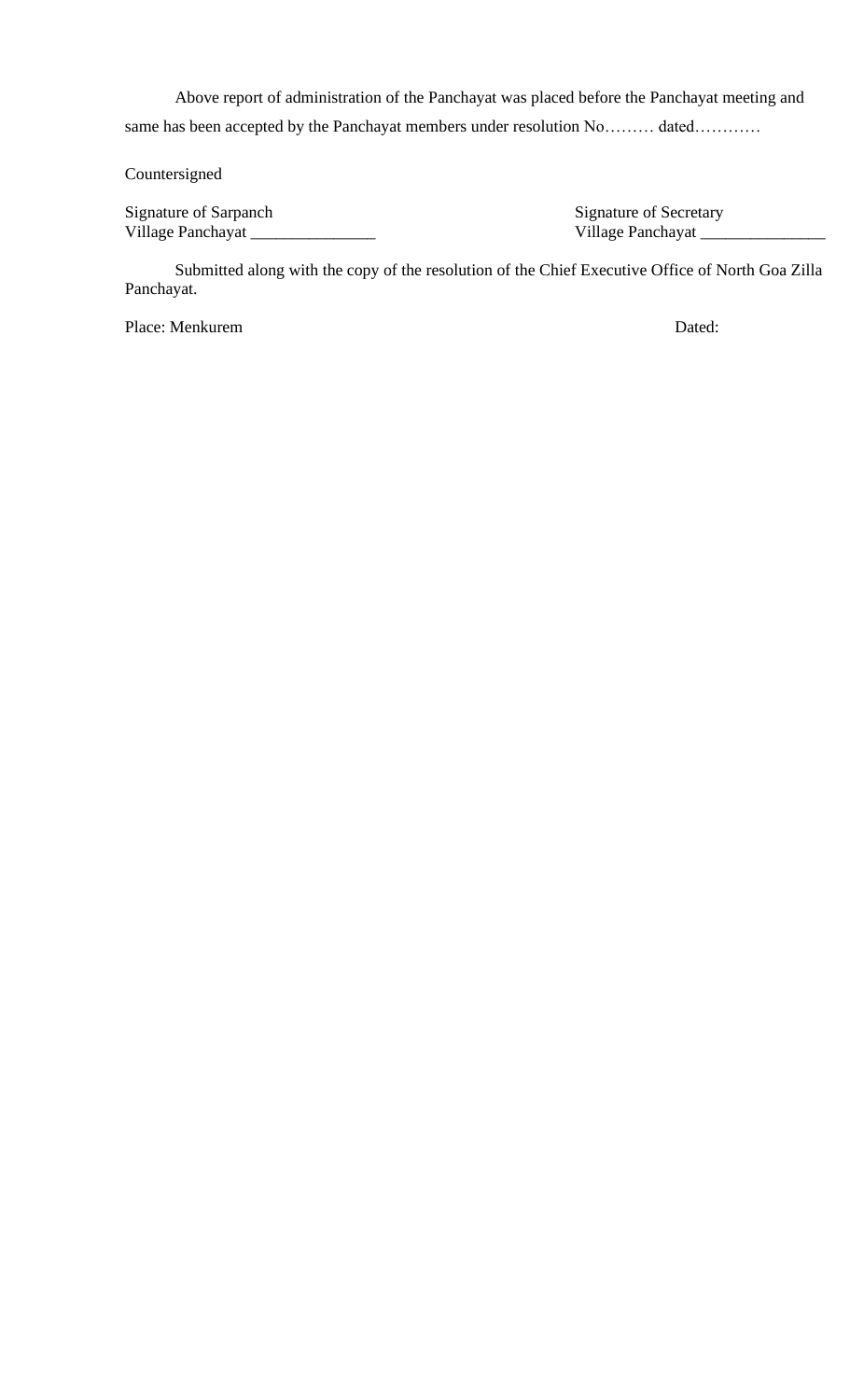| Sr No          | <b>Criteria</b>                                                                               | <b>Points</b>  | Remarks    | <b>Proposed Action/Suggestions</b>                                   |
|----------------|-----------------------------------------------------------------------------------------------|----------------|------------|----------------------------------------------------------------------|
| $\mathbf{1}$   | Land in possession for SWM (Shed)                                                             | 10             | compulsory | <b>No</b>                                                            |
| $\overline{2}$ | Door to door collection with segregation                                                      | 10             | compulsory | yes                                                                  |
| 3              | Transportation Covered Vehicle with leachade collection<br>box:                               | 5              | compulsory | Hired vehicle whenever needed                                        |
| 4              | MRF, Storage Baling Machine - Functional                                                      | 5              | compulsory | No                                                                   |
| 5              | Composting by building with more than 20 dwelling<br>units, min 1 in each ward.               | 5              | compulsory | <b>NA</b>                                                            |
| 6              | <b>Deposit Centers (Min 1 Manned)</b>                                                         | 5              | compulsory | yes                                                                  |
| 7              | Street Sweeping Tourist Places, Sweeping cleaning min.<br>weekly                              | 5              | compulsory | Occasionally                                                         |
| 8              | Village SWM Plan with SOP (revised yearly) Annual<br>returns                                  | 5              | compulsory | yes                                                                  |
| 9              | Min 4 meetings of Garbage Management Committee in a<br>year (1) or qtr.) Minutes + attendance | 5              |            | Proposed                                                             |
| 10             | <b>Complaint/Grievances Redressal System</b>                                                  | 4              |            | Register maintained                                                  |
| 11             | Bulk Generators 4 bin Segregated waste Collection<br>system (50KG/day                         | 5              |            | No Bulk Generator                                                    |
| 12             | Transfers Station, trolley bins, Brooms, Apron, Gloves                                        | $\overline{4}$ |            | Proposed & maintained                                                |
| 13             | No burning of waste including Garden Waste                                                    | 4              |            | awareness has been done not<br>to Burn the Plastic & Garden<br>Waste |
| 14             | Prevention of waste entering in river/water bodies<br>through drainage                        | 4              |            | Cleaning of Nallas has been<br>done before monsoon                   |
| 15             | Prevention of Sewage discharge in a river/Sea                                                 | 3              |            | Proposed for Precautionary<br>measures                               |
| 16             | Dom Haz, C & D, E waste collection                                                            | 4              |            | Proposed                                                             |
| 17             | Information, Education and Communication                                                      | 5              |            | Proposed & awareness done                                            |
| 18             | <b>Community Participation, Recognise Ragpickers&amp; SHG</b>                                 | 5              |            | Proposed & awareness done                                            |
| 19             | Levy fines Penalties incentives (Min 4 Offence Booked<br>Pm.                                  | 3              |            | Proposed                                                             |
| 20             | User Charges min. Rs. 100 pm domestic                                                         | 3              |            | Proposed                                                             |

#### **VILLAGE WASTE ACTION PLAN, VILLAGE PANCHAYAT MENKUREM-DHUMASHE**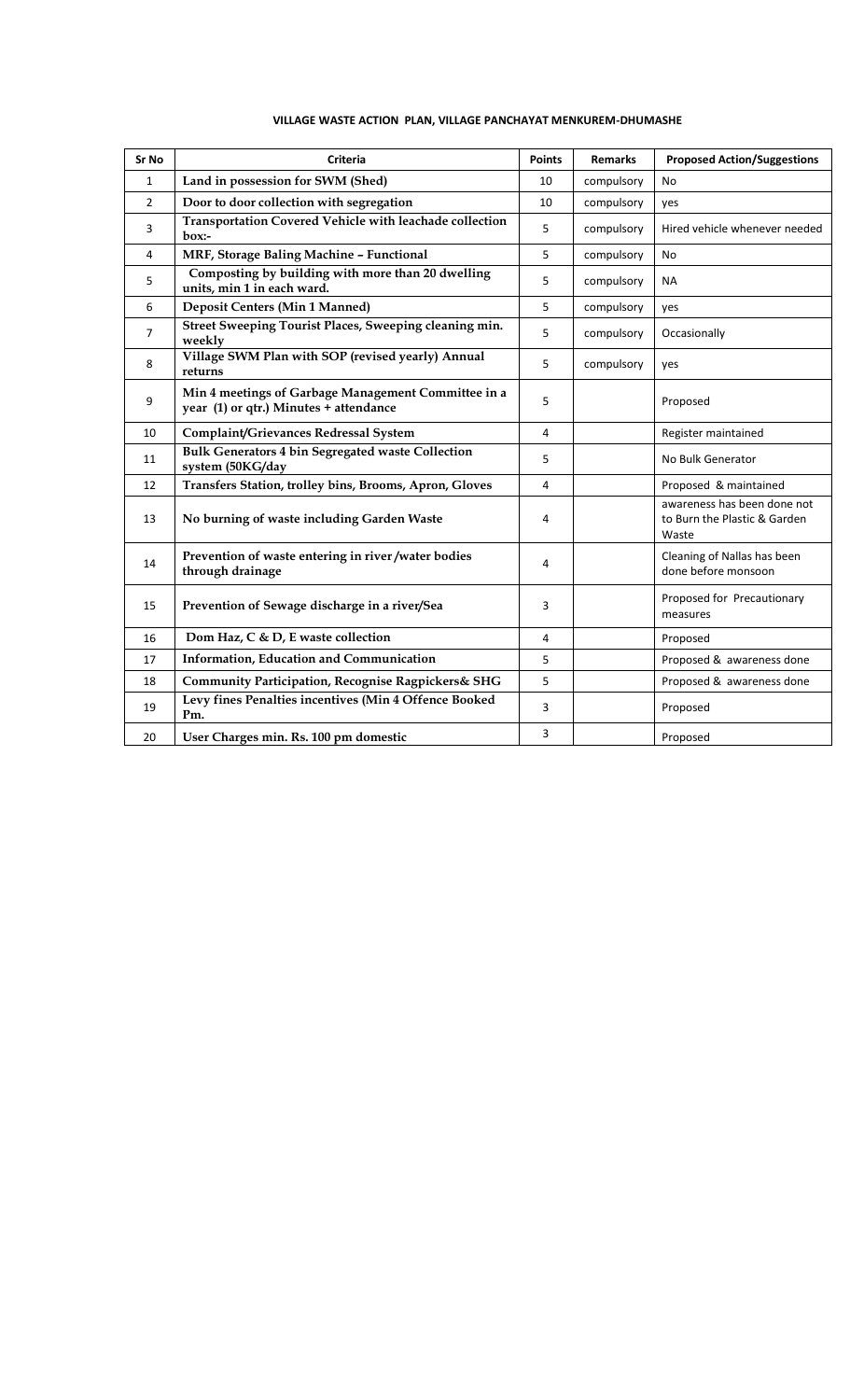# V. P. MENKUREM – DHUMASHE (See Section 229 (1) of the Goa Panchayat Raj Act, 1994 [Act 14 of 1994] Report of administration for the proceeding financial year ending 31<sup>st</sup> March. Year 2018 – 2019

|                                                                                                |                                                       |        |                                            |                   |                        |        | $Part - I - Source of Income and efforts made to achieve the target$                                                                                                                                                                                                                                                                                                                         |           |                                                                             |                |
|------------------------------------------------------------------------------------------------|-------------------------------------------------------|--------|--------------------------------------------|-------------------|------------------------|--------|----------------------------------------------------------------------------------------------------------------------------------------------------------------------------------------------------------------------------------------------------------------------------------------------------------------------------------------------------------------------------------------------|-----------|-----------------------------------------------------------------------------|----------------|
| Particulars of sources of Income of Village<br>Panchayat                                       | Balance as on<br>$1st$ April of<br>preceeding<br>year |        | Demand<br>during the<br>preceeding<br>year |                   | Total<br>$(Col 2 + 3)$ |        | Amount<br>received/<br>recovered during<br>preceeding year<br>(From April to<br>March)                                                                                                                                                                                                                                                                                                       |           | <b>Balance</b><br>amount to be<br>recovered<br>during the<br>Reporting year |                |
|                                                                                                | Rs.                                                   |        | Rs.                                        |                   | Rs.                    |        | Rs.                                                                                                                                                                                                                                                                                                                                                                                          |           | Rs.                                                                         |                |
|                                                                                                | $\overline{2}$                                        |        | 3                                          |                   | 4                      |        | 5                                                                                                                                                                                                                                                                                                                                                                                            |           | 6                                                                           |                |
| [a] Balance amount as per cash book as on 31 <sup>st</sup><br>March [ending of preceding year] | 1076798                                               | 86     | ----                                       |                   | 1076798                | 86     | 1076798                                                                                                                                                                                                                                                                                                                                                                                      | 86        | ----                                                                        |                |
| [b] Tax on Entertainment other than<br>Cinematograph                                           | ----                                                  |        | ----                                       |                   | ----                   |        | $---$                                                                                                                                                                                                                                                                                                                                                                                        |           | ----                                                                        |                |
| [c] Tax Vehicle                                                                                | 2786                                                  | $00\,$ | 255                                        | 00                | 3041                   | $00\,$ | 00                                                                                                                                                                                                                                                                                                                                                                                           | $00\,$    | 3041                                                                        | 00             |
| [d]Tax on Advertisement and Hording                                                            | ----                                                  |        | ----                                       |                   | ----                   |        | ----                                                                                                                                                                                                                                                                                                                                                                                         |           | ----                                                                        |                |
| [e] Tax on Houses / Building / Structures                                                      | 35057                                                 | $00\,$ | 45728                                      | 00                | 80785                  | 00     | 48106                                                                                                                                                                                                                                                                                                                                                                                        | 00        | 32679                                                                       | 00             |
| [f] Tax on Lighting                                                                            | 1236                                                  | $00\,$ | ----                                       |                   | 1236                   | 00     | $\frac{1}{2} \frac{1}{2} \frac{1}{2} \frac{1}{2} \frac{1}{2} \frac{1}{2} \frac{1}{2} \frac{1}{2} \frac{1}{2} \frac{1}{2} \frac{1}{2} \frac{1}{2} \frac{1}{2} \frac{1}{2} \frac{1}{2} \frac{1}{2} \frac{1}{2} \frac{1}{2} \frac{1}{2} \frac{1}{2} \frac{1}{2} \frac{1}{2} \frac{1}{2} \frac{1}{2} \frac{1}{2} \frac{1}{2} \frac{1}{2} \frac{1}{2} \frac{1}{2} \frac{1}{2} \frac{1}{2} \frac{$ |           | 1236                                                                        | 0 <sup>0</sup> |
| [g] Tax on Drainage /Token House Tax                                                           | $- - - -$                                             |        | 311                                        | $00\,$            | 311                    | 00     | 131                                                                                                                                                                                                                                                                                                                                                                                          | $00\,$    | 180                                                                         |                |
| [h] Tax on Profession/ Callings Employment,<br>Trade                                           | 8494                                                  | $00\,$ | 31500                                      | 00                | 39994                  | $00\,$ | 7859                                                                                                                                                                                                                                                                                                                                                                                         | 00        | 32135                                                                       | 00             |
| [i] Tax on Land not subject to Agriculture<br>Assessment                                       | ----                                                  |        | ----                                       |                   | ----                   |        | ----                                                                                                                                                                                                                                                                                                                                                                                         |           | ----                                                                        |                |
| [j] Fees on Pilgrim                                                                            | $- - - -$                                             |        | ----                                       |                   | ----                   |        | $---$                                                                                                                                                                                                                                                                                                                                                                                        |           | $- - - -$                                                                   |                |
| [k] Fees on Market/ Fairs/ Melas                                                               | $- - - -$                                             |        | 3250                                       | 00                | 3250                   | 00     | 3250                                                                                                                                                                                                                                                                                                                                                                                         | 00        | $- - - -$                                                                   |                |
| [1] Fees on registration of Cattles / Cattle pounds                                            | $- - - -$                                             |        | ----                                       |                   | ----                   |        | $---$                                                                                                                                                                                                                                                                                                                                                                                        |           | $---$                                                                       |                |
| [m] Fees on Buses/ Taxes/ Auto stands                                                          | $- - - -$                                             |        | ----                                       |                   | ----                   |        | $- - - -$                                                                                                                                                                                                                                                                                                                                                                                    |           | $- - - -$                                                                   |                |
| [n] Fees on Grazing Cattles                                                                    | $- - - -$                                             |        | ----                                       |                   | ----                   |        | $- - - -$                                                                                                                                                                                                                                                                                                                                                                                    |           | $- - - -$                                                                   |                |
| [o] Fees on Construction to Repairs/Licences for<br>House/Development of land                  | $- - - -$                                             |        | ----                                       |                   | ----                   |        | $- - - -$                                                                                                                                                                                                                                                                                                                                                                                    |           | ----                                                                        |                |
| [p] Fees on extraction of Sand/Stones                                                          | $- - - -$                                             |        | ----                                       |                   | ----                   |        | ----                                                                                                                                                                                                                                                                                                                                                                                         |           | ----                                                                        |                |
| [q] Fees on various N.O.C.s/ Certificates                                                      | $- - - -$                                             |        | 15140                                      | 00                | 15140                  | 00     | 15140                                                                                                                                                                                                                                                                                                                                                                                        | 00        | ----                                                                        |                |
| [r] Fees on licences to Shop/Establishment/<br>Factories                                       | $- - - -$                                             |        | ----                                       |                   | ----                   |        | ----                                                                                                                                                                                                                                                                                                                                                                                         |           | ----                                                                        |                |
| [s] Fees on issue of certified copies                                                          | $- - - -$                                             |        | ----                                       |                   | ----                   |        | $- - - -$                                                                                                                                                                                                                                                                                                                                                                                    |           | $- - - -$                                                                   |                |
| [t] Fees on Octroi                                                                             | $- - - -$                                             |        | ----                                       |                   | ----                   |        | $---$                                                                                                                                                                                                                                                                                                                                                                                        |           | $---$                                                                       |                |
| [u] Registration of Birth and Death                                                            | ----                                                  |        | 2840                                       | $00\,$            | 2840                   | $00\,$ | 2840                                                                                                                                                                                                                                                                                                                                                                                         | 00        | $- - - -$                                                                   |                |
| [v] Any other fees                                                                             |                                                       |        | 348845                                     | $00\,$            | 348845                 | $00\,$ | 348845                                                                                                                                                                                                                                                                                                                                                                                       | $00\,$    |                                                                             |                |
| Total (A to V)                                                                                 | 1124371                                               | 86     | 447869                                     | $\bf{00}$         | 1572240                | 86     | 1502969                                                                                                                                                                                                                                                                                                                                                                                      | 86        | 69271                                                                       | $\bf{00}$      |
| [w] Public/popular contribution, Matching Grant                                                | ----                                                  |        | 127663                                     | $00\,$            | 127663                 | $00\,$ | 127663                                                                                                                                                                                                                                                                                                                                                                                       | $00\,$    | ----                                                                        |                |
| [x] G. I. A. /Special Grant                                                                    | 194080                                                | $00\,$ | 5211556                                    | $00\,$            | 5405636                | $00\,$ | 859832                                                                                                                                                                                                                                                                                                                                                                                       | $00\,$    | 4545804                                                                     | $00\,$         |
| [y] Loan, Administration Grant, Elected                                                        | 780780                                                | 50     | 1435405                                    | 00                | 2216185                | 50     | 1373540                                                                                                                                                                                                                                                                                                                                                                                      | $00\,$    | 842645                                                                      | 50             |
| Members Salary Grant, 12 <sup>th</sup> & 13 <sup>th</sup> F. C. Grant,                         |                                                       |        |                                            |                   |                        |        |                                                                                                                                                                                                                                                                                                                                                                                              |           |                                                                             |                |
| 14th F. C. Grant, MGNREGA Grant & Golden                                                       |                                                       |        |                                            |                   |                        |        |                                                                                                                                                                                                                                                                                                                                                                                              |           |                                                                             |                |
| Jubilee Grant, Sports Authority Grant, Garbage                                                 |                                                       |        |                                            |                   |                        |        |                                                                                                                                                                                                                                                                                                                                                                                              |           |                                                                             |                |
| Disposal Grant, GIPARD.                                                                        |                                                       |        |                                            |                   |                        |        |                                                                                                                                                                                                                                                                                                                                                                                              |           |                                                                             |                |
| Total $(W + X + Y)$                                                                            | 974860                                                | 50     | 6774624                                    | $\boldsymbol{00}$ | 7749484                | 50     | 2361035                                                                                                                                                                                                                                                                                                                                                                                      | $\bf{00}$ | 5388449                                                                     | 50             |
| Grand Total (A to Y)                                                                           | 2099232                                               | 36     | 7222493                                    | $\bf{00}$         | 9321725                | 36     | 3864004                                                                                                                                                                                                                                                                                                                                                                                      | 86        | 5457720                                                                     | 50             |

Efforts Made: - (specify the efforts made by Village Panchayat)

V. During the year under report the Village Panchayat has issued 200 nos. demand notices.

Warrants of distraints, Cases of attachment/ seizure and the amount involved there is Rs.

VI. During the year under report, the village Panchayat has increased / decreased its income by

VII. During the year under report, out of the amount of Rs. \_\_\_\_\_\_\_\_\_\_\_\_\_\_\_ the Village Panchayat has

\_\_\_\_\_\_\_\_\_\_\_\_\_\_\_\_\_\_\_\_\_\_\_\_\_\_\_ refunded an amount of Rs. \_\_\_\_\_\_\_\_\_\_\_\_\_\_\_\_ as principal and an interest of Rs. \_\_\_\_\_\_\_\_\_\_\_\_ to the Government Bank (This is applicable to the Village Panchayat which has taken from Govt./Bank/Z.P.)<br>VIII. Specify any other efforts:

Specify any other efforts:

| PART II                                                                                        |               |  |                                                        |  |  |  |  |
|------------------------------------------------------------------------------------------------|---------------|--|--------------------------------------------------------|--|--|--|--|
| Progress of Development achieved in brief with expenditure made under each item from V.P. fund |               |  |                                                        |  |  |  |  |
| ITEM                                                                                           | <b>RUPEES</b> |  | PARTICULARS OF PROGRESS IN BRIEF                       |  |  |  |  |
| a) Road/Culverts/Foot bridges and other                                                        | 990246        |  | 00   1. Const. of footpath with paver tiles near Parab |  |  |  |  |
| means of communication.                                                                        |               |  | Kuldevta Khalchawada in ward no. II in V.P.            |  |  |  |  |
|                                                                                                |               |  | Menkurem-Dhumashe under GIA Grant.                     |  |  |  |  |
|                                                                                                |               |  | 2. Const of gutter with slab form Dinkar Sawal         |  |  |  |  |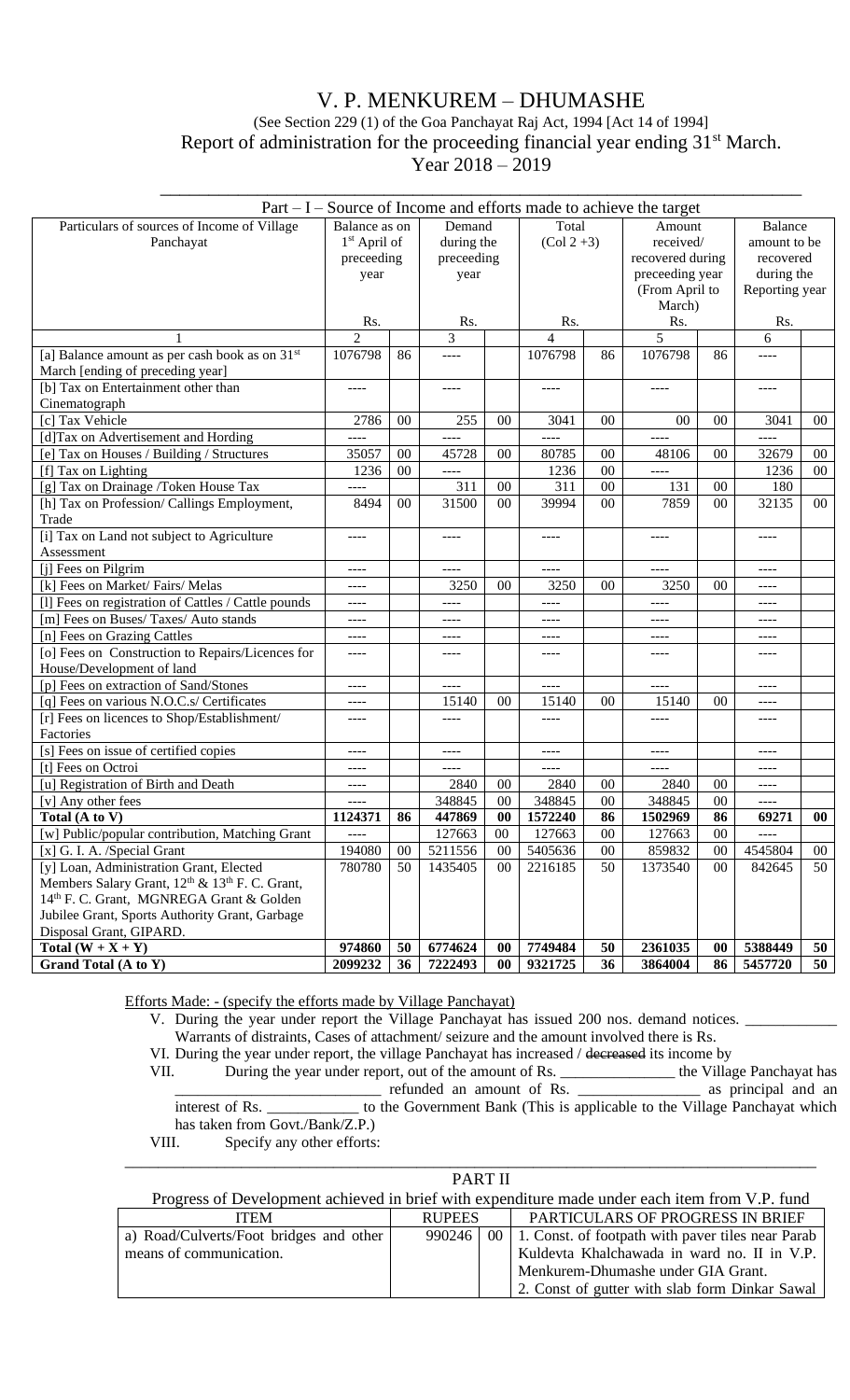|                                                                                 |           |        | house to Laxman Mandrekar house & Const. of<br>retaining wall near Mahadev Andurlekar house<br>in ward no. IV Varchawada at Menkurem.<br>3. Providing $\&$ laying roofing shed for existing<br>Dhalo mandap at ward no. III near Ajay Naik<br>house under Golden Jubilee Grant.                                                                                                                                              |
|---------------------------------------------------------------------------------|-----------|--------|------------------------------------------------------------------------------------------------------------------------------------------------------------------------------------------------------------------------------------------------------------------------------------------------------------------------------------------------------------------------------------------------------------------------------|
| b) Health and Sanitation                                                        | 456658    | $00\,$ | Reconstruction of toilet block for Govt.<br>3 <sub>1</sub><br>Primary School at Amthane in V.P.<br>Menkurem-Dhumashe under XIV F.C.<br>4. Desilting of gutter in the jurisdiction of V.P.<br>Menkurem-Dhumashe<br>Taluka<br><b>Bicholim</b><br>Goa under XIV F.C. for the year 2018-19.<br>5. Desilting of tali near near Mahadev Temple<br>in ward no. III under XIV F.C.<br>Collection of Dry waste/plastic & other.<br>6. |
| c) Social Welfare and Family welfare                                            |           |        |                                                                                                                                                                                                                                                                                                                                                                                                                              |
| d) Education and Sports                                                         | 6650      | 00     | Celebration of N'days, & Prizes to Students &<br>drawing competition.                                                                                                                                                                                                                                                                                                                                                        |
| e) Donation and Advertisements                                                  | 66801     | 00     | Advertisement & Publicity                                                                                                                                                                                                                                                                                                                                                                                                    |
| f) Rural housing                                                                |           |        |                                                                                                                                                                                                                                                                                                                                                                                                                              |
| g) Drinking water                                                               |           |        |                                                                                                                                                                                                                                                                                                                                                                                                                              |
| h) Rural Electrification/Water connection<br>material                           |           |        |                                                                                                                                                                                                                                                                                                                                                                                                                              |
| i) Libraries                                                                    | 2167      | $00\,$ | Newspaper bill                                                                                                                                                                                                                                                                                                                                                                                                               |
| j) Cultural Activities                                                          |           |        |                                                                                                                                                                                                                                                                                                                                                                                                                              |
| k) Market and Fairs                                                             |           |        |                                                                                                                                                                                                                                                                                                                                                                                                                              |
| 1) Welfare of Weaker sections like S.C. /<br>O.B.C.                             |           |        |                                                                                                                                                                                                                                                                                                                                                                                                                              |
| m) Maintenance of Community Assets                                              |           |        |                                                                                                                                                                                                                                                                                                                                                                                                                              |
| n) Construction and maintenance of cattle<br>pound / stands / slaughter houses. |           |        |                                                                                                                                                                                                                                                                                                                                                                                                                              |
| o) Any other item.                                                              | 115821    | 55     | Miscellaneous purpose.                                                                                                                                                                                                                                                                                                                                                                                                       |
| <b>TOTAL</b>                                                                    | 16,38,343 | 55     |                                                                                                                                                                                                                                                                                                                                                                                                                              |

## \_\_\_\_\_\_\_\_\_\_\_\_\_\_\_\_\_\_\_\_\_\_\_\_\_\_\_\_\_\_\_\_\_\_\_\_\_\_\_\_\_\_\_\_\_\_\_\_\_\_\_\_\_\_\_\_\_\_\_\_\_\_\_\_\_\_\_\_\_\_\_\_\_\_\_\_\_\_\_\_\_\_\_\_ PART III – MISCELLANEOUS \_\_\_\_\_\_\_\_\_\_\_\_\_\_\_\_\_\_\_\_\_\_\_\_\_\_\_\_\_\_\_\_\_\_\_\_\_\_\_\_\_\_\_\_\_\_\_\_\_\_\_\_\_\_\_\_\_\_\_\_\_\_\_\_\_\_\_\_\_\_\_\_\_\_\_\_\_\_\_\_\_\_\_\_

a) Audit Paras: (I) No. of audit paras not complied  $-05$ (II) No. of audit paras not complied – (III) No. of audit paras not complied –

- b) Losses and Misappropriation cases:<br>c) Administration:
- 
- Rs. 9, 71,827 = 00 d) Works undertaken under R.D.A. Scheme  $R_s$ . 9,398 = 00 (furnish information scheme wise)

#### \_\_\_\_\_\_\_\_\_\_\_\_\_\_\_\_\_\_\_\_\_\_\_\_\_\_\_\_\_\_\_\_\_\_\_\_\_\_\_\_\_\_\_\_\_\_\_\_\_\_\_\_\_\_\_\_\_\_\_\_\_\_\_\_\_\_\_\_\_\_\_\_\_\_\_\_\_\_\_\_\_\_\_\_ PART IV – SAVING IN PANCHAYAT FUND

Details of savings:

| (a) Fixed deposit in Bank/MGNREGA                          | Rs. | $3,649=00$       |
|------------------------------------------------------------|-----|------------------|
| (b) Unutilised amount of G.I.A. S. D., EMD & V.P. Fund     | Rs. | $5480720 = 31$   |
| (c) unutilized amount of Remunerative loan/Staff & Elected |     |                  |
| <b>Members Salary</b>                                      | Rs. | $54,952 = 00$    |
| (d) unutilized Public Contribution                         | Rs. |                  |
| (e) Any other (Specify item wise) XII & XIII F. C.         | Rs. | $1,18,257 = 00$  |
| ++ GRAND TOTAL                                             | Rs. | $56,57,578 = 31$ |

\* Amount spent by Government Department in the Village need not be shown.

\* \* The figure should be tally with the amount shown in cash book of Panchayat.

Above report of administration of the Panchayat was placed before the Panchayat meeting and

same has been accepted by the Panchayat members under resolution No. 3 dated 02/06/2019